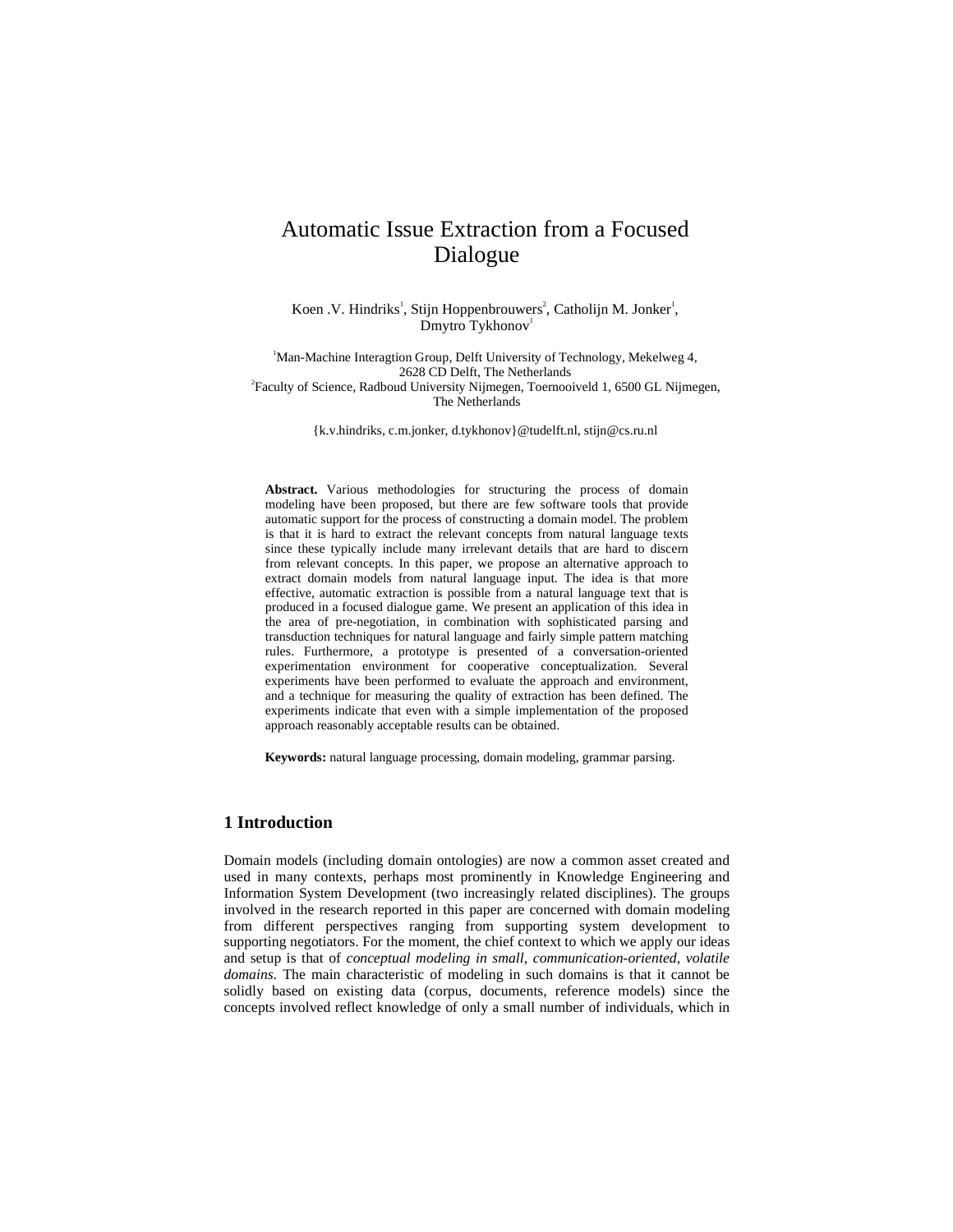addition may crystallize only in the course of the interaction between those involved (consensus-based modeling). A typical example of such a context would be *prenegotiation*, a process that among others involves establishing a conceptual common ground on the basis of which negotiations can take place, and *specification* of information system requirements and models in fast evolving environments [12] .

Only limited research has yet been done concerning the *process* of domain modeling (for example [1], [2], [6], [16]), and only some of it has an experimental character. In order to study and, in the longer run, support and improve domain modeling in general, we believe it is important to create controlled environments that enable an experimental approach to modeling *processes* and *strategies*. We believe that such environments can evolve into actual modeling environments that take modeling beyond mere "ad hoc model creation" (graphical or otherwise). Such environments will take the shape of cooperative software tools that actively support the participants in the domain description process and allow them to discuss the target domain in a focused and structured manner, and, consecutively, can present them with a clear domain model they can then validate and refine.

The research presented here concerns the design, deployment, and evaluation of a prototype of a conversation-oriented experimentation environment for cooperative conceptualization. Our focus is on the detailed succession of expressive actions taken by people involved in a conversation for domain description/modeling, and (crucially) on the patterns, rationale, and strategies underlying such actions ([6]).

Our approach involves two key steps: *focused elicitation* of a domain description in the form of a structured natural language dialogue (captured in written textual form), and *automated extraction* of the core domain concepts from that dialogue. In our approach, we assume that a predefined meta-model is available and the aim of extraction is to populate this predefined meta-model. The meta-model for the experiment was designed by us and is presented in this paper.

We also present data and results from an experiment that has been carried out in order to *evaluate* the combined focused elicitation and automated extraction approach. As part of this evaluation, we use a manually constructed domain model as a benchmark (see section 5) and apply a metric to calculate the success rate of the automatic model extractor.

We believe our approach is promising for a number of reasons. If one takes a complex text or document, not specifically created to render core concepts, as a basis for automated domain analysis, then there are two main problems:

- The Natural Language Processing (NLP) involved (parsing, semantic analysis) is highly complex, very likely beyond the point of realistic application;
- Text analysis usually renders a large number of concepts with strongly varying degrees of relevance. Separating relevant concepts from irrelevant concepts is a daunting task that cannot be automated (not without substantial material to "learn about the domain from", that is).

So, if we cannot rely on high quality bulk input that can be effectively analyzed (indeed we assume we cannot), then instead we prefer to start with the creation of a *simple* text that is *purpose created* to contain core domain concepts and show that such texts can be *analyzed* using *simple, robust NLP techniques*. In order to obtain such natural language input, we use focused dialogue games. Formal dialogue games are interactions between two or more players, where each player acts by making utterances, according to a set of rules (cf. [14]). A dialogue game has a clear goal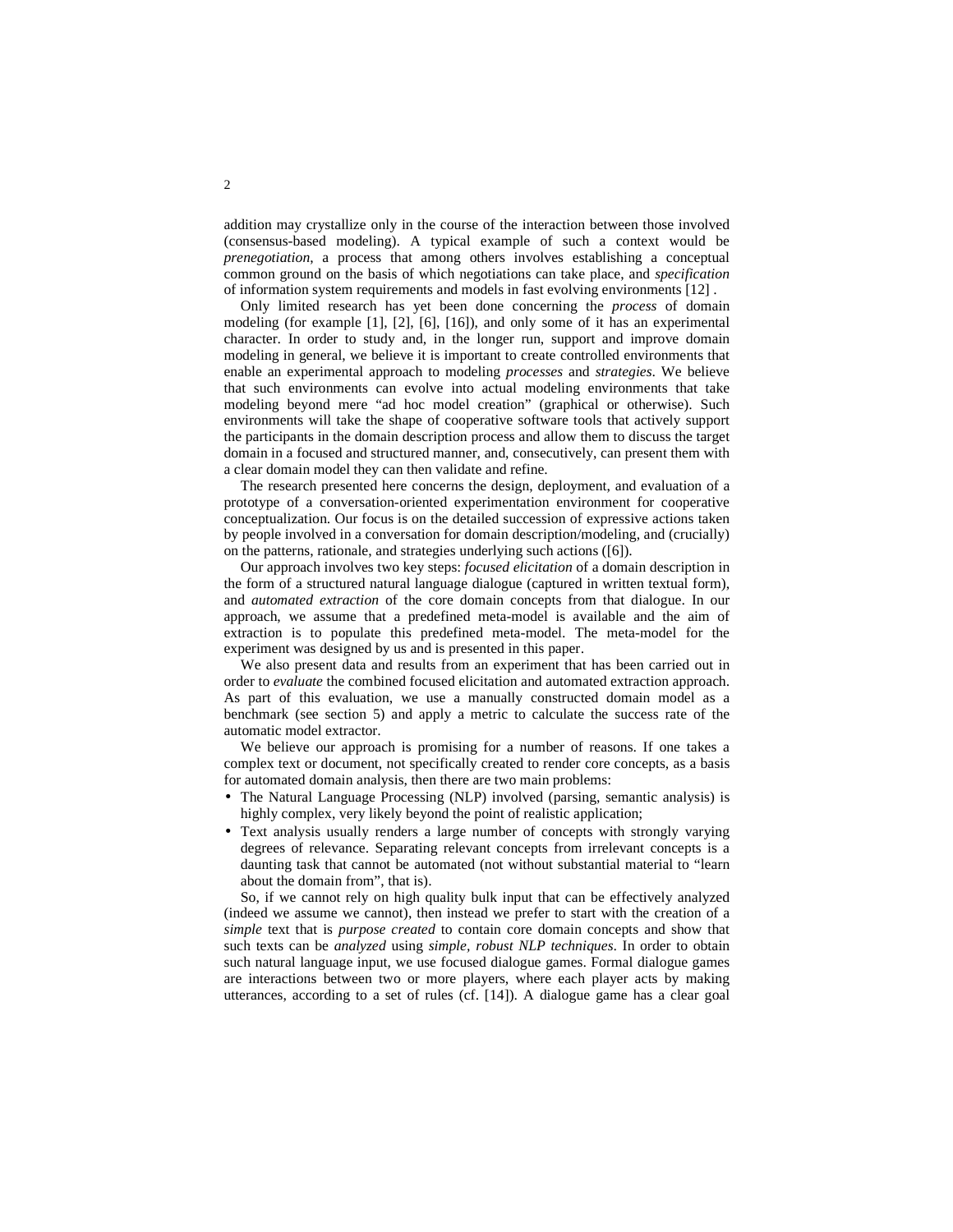shared by the participants in the dialogue. As a consequence, it is reasonable to expect that the task of "filtering out" relevant concepts happens *as the text is created*, based on human intelligence in description/production rather than reading/interpretation afterwards. This "filtering" effect may be enhanced by structured/guided elicitation, i.e. by introducing additional rules in the dialogue setting that should be adhered to by the participants. This approach thus is based on an alternative *method* for domain modeling: a guided elicitation process, which aims at the production of focused texts including primarily relevant, core domain concepts in a structured environment, to which the automated, and therefore repeatable, extraction procedure is then applied.

An additional advantage of our approach lies in our use of a basic meta-model that requires minimal categorization effort on behalf of the extractor. This reduces the sensitivity to errors in the extraction process. The structure we use matches the basic structures in many comparable but more elaborate meta-models (ontological metamodels), suggesting that, for example, extending this approach to more negotiationspecific and complex meta-models (such as a negotiation description language [3], or to more generic widely-used ontology specification languages such as OWL [18], should not be too challenging. Later refinement of the domain model is possible if required (both of the meta-model and of the elicitation procedure).

In many applications, including prenegotiation, extraction of a domain model instance with relations exclusively between specific objects defined in the metamodel is required (bound variables). The main bulk of the domain independent knowledge can be pre-defined in the meta-model, by knowledge engineers. Thus, language constructions such as quantification or complex anaphoric references, which are particularly difficult in view of NLP, can be omitted in the *automated extraction*  stage of our approach.

We propose a method to automatically extract a (partial) domain model from a focused dialogue of natural language. The effectiveness of the extraction method has been empirically validated by means of a series of experiments. The results of the experiments were validated against manually built models using a validation metric. The metric calculates the distance between the "ideal" model extracted manually by a human domain modeling expert and the atomically extracted model.

In the next section, we present our domain extraction model. Section 3 briefly introduces the NLP techniques used in the extraction tool. The extraction approach itself is introduced in Section 4. The results of the experiments with human dialogues are used to validate the extraction approach in Section 5. Our conclusions are presented in Section 6.

## **2 The Domain Extraction Approach**

The extraction approach proposed here consists of two phases: (i) Focused Elicitation and (ii) Automated Extraction. The goal of the first phase is to organize collaboration of the domain experts on model elicitation with a specific focus on the domain: the natural language input for the domain extraction system should have a reasonable fit with the meta-model that is used. To ensure such a fit we propose to use variants of a *dialogue game*. The main advantage of dialogue games is that the users can be manipulated to keep their sentences simple.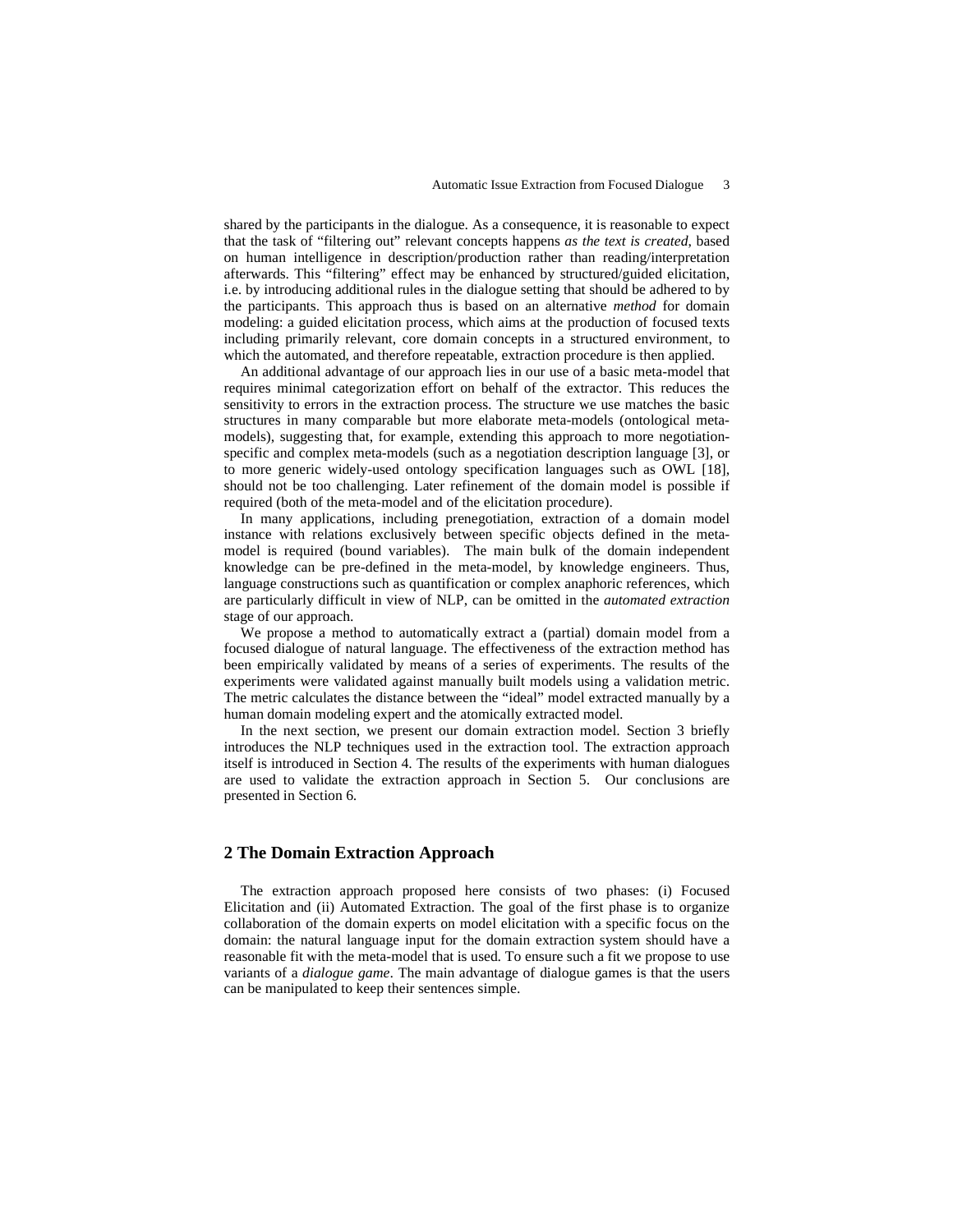The second phase automatically extracts a model from the elicited domain description in terms of a given domain meta-model. The method that is proposed here for extracting a domain model instance from natural language is a combination of *robust, wide coverage parsing techniques* and what we call *concept extraction rules*, which are used by a pattern matching algorithm to process the parser results. In two steps, the automatic domain extraction system transforms the natural language input into a domain model, an instance of the given meta-model. The effectiveness of this method relies on the assumption that the natural language utterances have a reasonable "fit" with a predefined, given meta-model. Effective concept extraction rules can then be derived from this meta-model and the output format of the parser.



**Fig. 1.** Method for Automatic Model Extraction

The method for automatic domain model extraction is shown in Figure 1. A transcript of a dialogue is provided as input to the system. A robust *dependency parser* is used to transform the utterances into so-called *dependency trees* (see below for an explanation). The dependency trees are input to a pattern matching module which is able to take the context of a tree (representing one or more factoids) into account, e.g. for resolving pronoun references. Finally, so-called *concept extraction rules* are used to extract a concrete instance of a domain model. These rules are fairly simple pattern matching rules derived from the generated parser output and the metamodel.

# **3 Dependency Trees and Dependency Triplets**

All utterances are parsed using the EP4IR grammar of English [7], [8], normalized, transduced to dependency trees, and unnested to dependency triplets. By a dependency tree (DTree) we mean a graph (a tree with possibly some confluent arcs) whose nodes are marked with words and whose arcs are marked with certain syntactic relations. A dependency tree obtained from an utterance represents the most important syntactic relation in the utterance: SVOC (Subject/Verb/Object/Complement) trees and NP (Noun Phrase) trees. The SVOC trees correspond to the *factoids* (who is said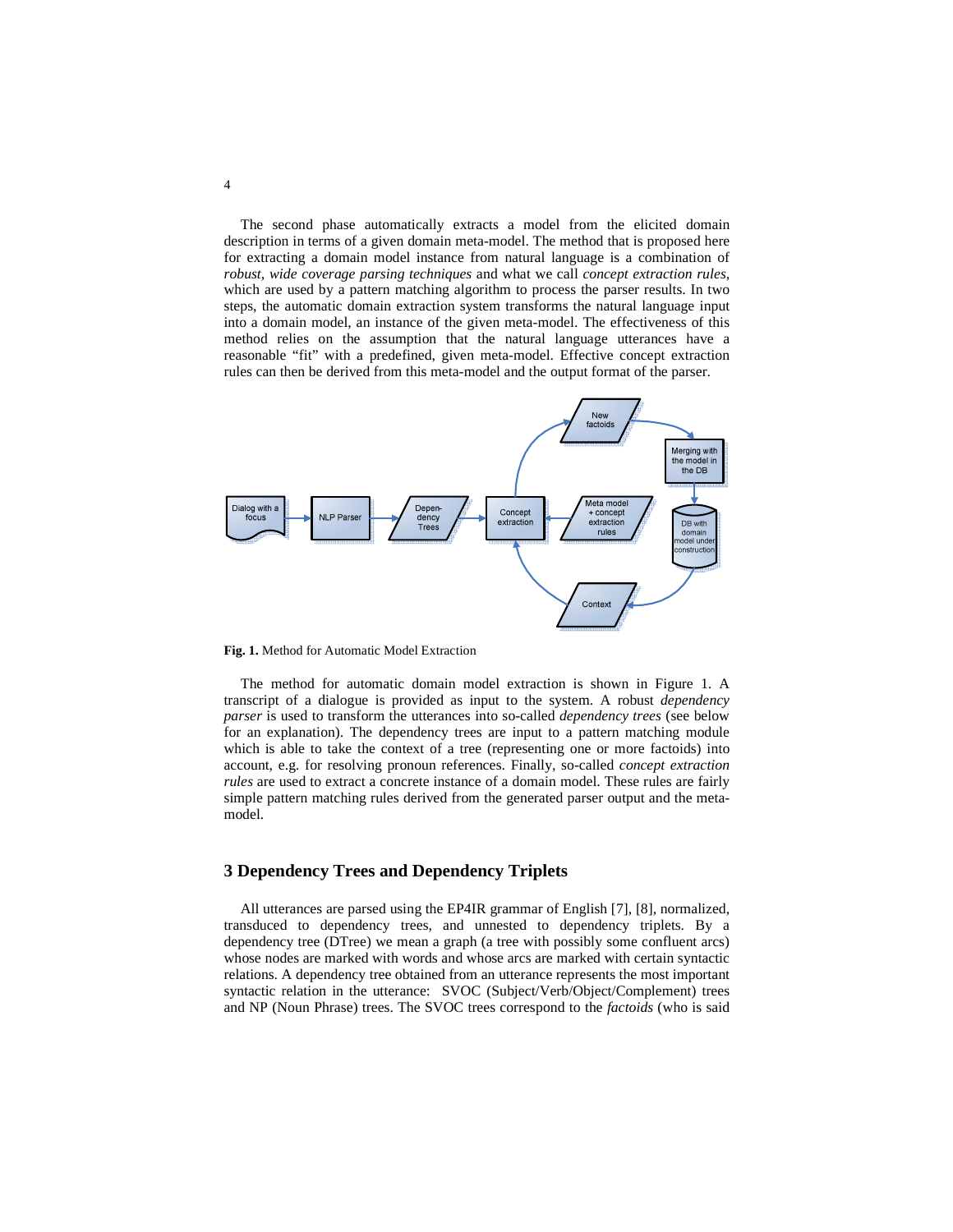to do what to whom under what circumstances) expressed by the utterance. The following dependency tree shows the typical structure of the attributed noun and of the SVOC-sentence.



**Fig. 2.** Example of a dependency tree

By a dependency triple (DT) we mean a triple (word, relation, word), which forms part of a dependency tree, from which it can be obtained by *unnesting* the tree. DT's are the building-stones that constitute factoids. There is a long history of the use of DT's and the related *head/modifier pairs* [9] in Information Retrieval.

A dependency tree gives an abstract view of the structure of a sentence in terms of well defined syntactic word relations from which semantic relations can be derived relatively easily. A dependency tree is much more compact and abstract than a constituent tree (parse tree).

The parsing process takes into account the subcategorization frames of verbs, nouns and adjectives, as well as the verb valences. The words occurring in the DTs are lemmatized. The following table shows the most important dependency relations, together with their concrete notation as a DT and an example:

#### **Table 1.** Dependency relations

| subject relation     | [noun, SUBJ verb]     | [picture, SUBJ show]     |
|----------------------|-----------------------|--------------------------|
| object relation      | [verb,OBJ noun]       | [show,OBJ view]          |
| attrib relation      | [noun, ATTR noun]     | [theatre, ATTR movie]    |
| attrib relation      | [noun, ATTR adje]     | [monument, ATTR large]   |
| predicative relation | [noun, PRED noun]     | [Louvre, PRED museum]    |
| prepos relation      | [noun, PREP noun]     | [sword, IN hand]         |
| prepos relation      | [verb, PREP noun]     | [sit,ON chair]           |
| prepos relation      | [adje, PREP noun]     | [full,OF arrows]         |
| modification         | [adje, MOD advb]      | [green, MOD intensely]   |
| modification         | [verb, MOD advb]      | [cause, MOD not]         |
| quantification       | [noun, QUANT number]  | [horse man, QUANT three] |
| determination        | [noun,DET determiner] | [scene,DET whole]        |

As an example, the sentence 'the picture shows a view of Ravenna from the air'



**Fig. 3.** Dependency tree for 'the picture shows a view of Ravenna from the air'.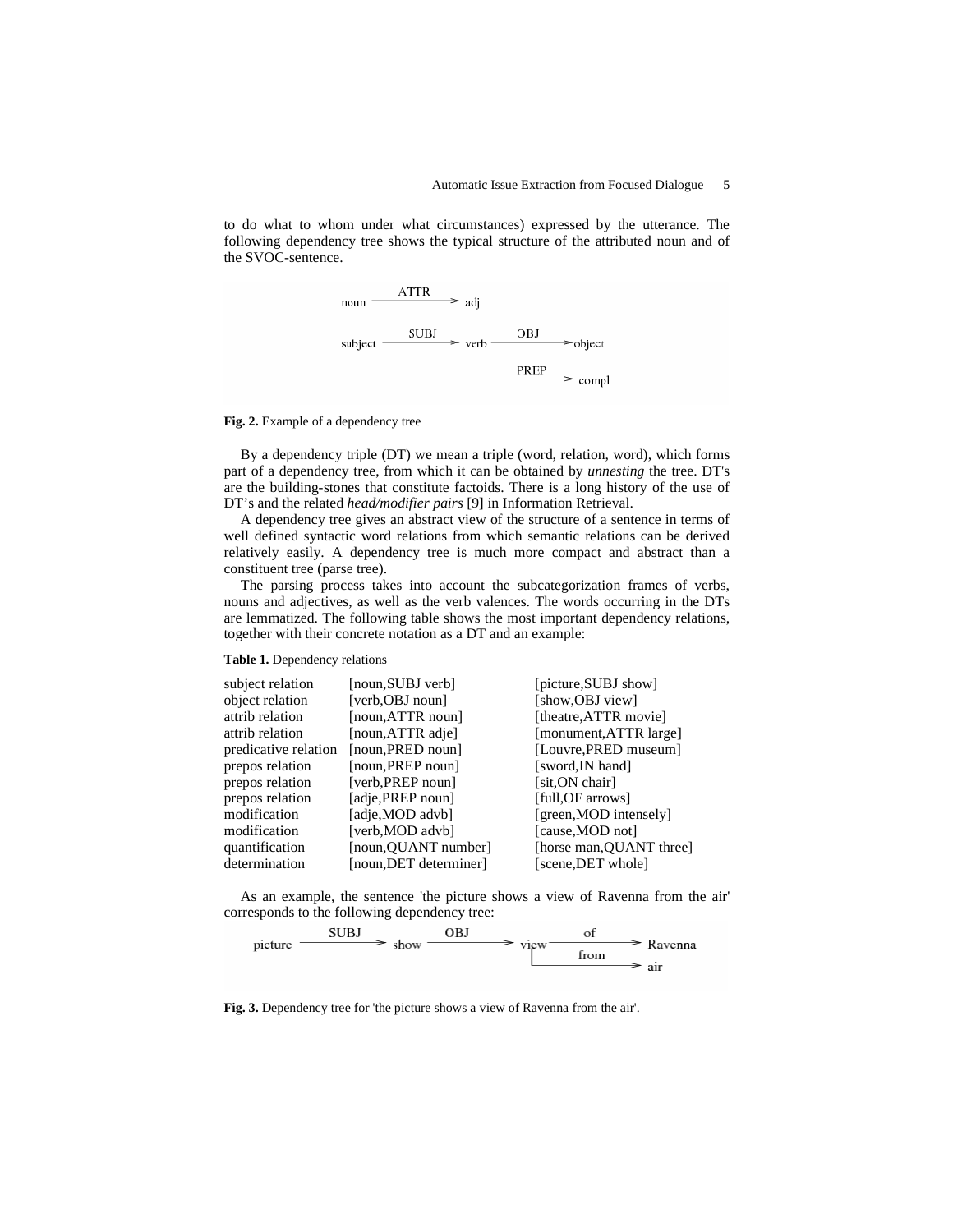The example 'the picture shows a view of Ravenna taken from the air' is transduced to two (connected) Dependency Trees [10]:



**Fig. 4.** Dependency tree for 'the picture shows a view of Ravenna taken from the air'.

The subject 'it' in the second DTree is just a handle for anaphora resolution. During the transduction, extensive normalizations are performed in order to map equivalent phrases onto a common representative: variations in word order, time and modality are eliminated, questions and passive sentences are translated to active form (see [9], [10]). Finally, the words in the DT's are lemmatized. The EP4IR parser/transducer was developed for application in Information Retrieval [11]. Our paper shows that it can also be used successfully for Domain Modeling.

## **4 Extracting a Domain Model**

In general, it will not be possible to match the dependency tree output of the parser one-on-one with a given meta-model. The natural language parser, however, does provide a well-structured and well-defined output that can be used in a final domain extraction phase. The key idea of this final phase is to match parts of a dependency tree with parts of the desired domain model.

The meta-model determines the structure of the desired domain model as well as that of the extraction rules that are used in the extraction phase. The meta-model consists of the key concepts that need to be extracted from the natural language text. Of course, the meta-model should have a reasonable fit with the natural language text. As discussed above, a reasonable fit can be obtained by using structured dialogue games to produce the text.

In the prenegotiation domain, which provides the running example of this paper, a meta-model of the domain of negotiation needs to be instantiated in order to fix the negotiation issues. As Raiffa discusses in [16], parties are advised to prepare a negotiation template in this prenegotiation phase. Such a template has a simple structure. It consists of a list of issues that need to be resolved, and, for each issue, an agreed-upon set of possible resolutions.

In a negotiation about multiple issues, the result of the domain extraction method should be an instance of the meta-model depicted in Fig. 5. Basically, objects and their properties need to be extracted from the dependency trees.

The rules for extracting domain elements have to capture those patterns present in a dependency tree that with a high probability indicate that the text is about an object or a property (or both). By inspection of the relations listed in Table 1, and dependency trees (cf. Fig. 3 and Fig. 4) that result from typical dialogue games, various patterns are readily suggested.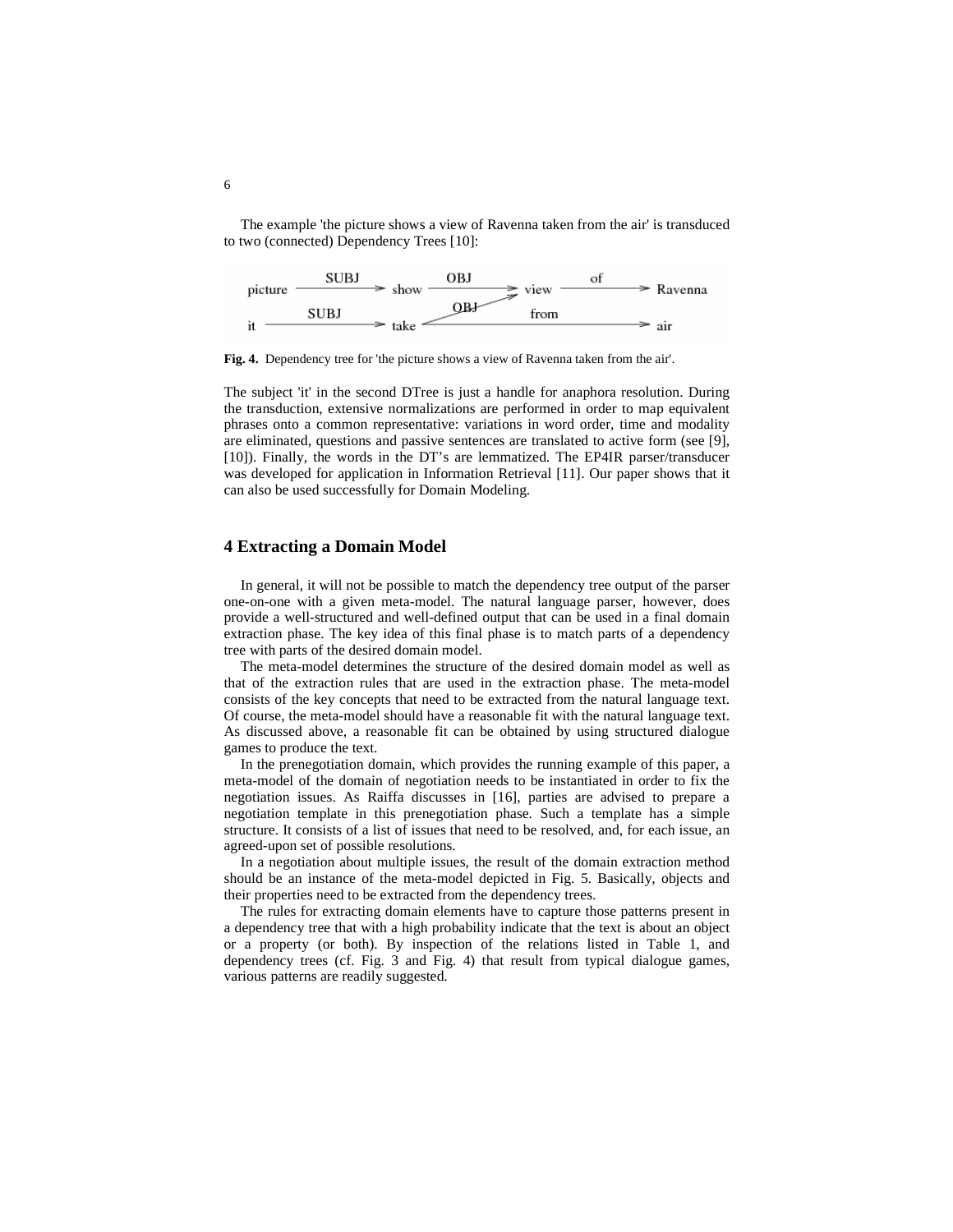

**Fig. 5.** Structure of the Negotiation Meta-Model

In the dialogue games that we have used in our experiments, typical patterns are, for example:

- 1. [pro: I, SUBJ, verb: have, OBJ, noun: *x*],
- 2. [noun: *x*, SUBJ, verb: have, OBJ, noun: *y*],
- 3. [noun: *x*, ATTR, adje: *y*].

An instance of the first pattern is, for example, a sentence such as *I have a daisy*. It is clear that such a pattern requires the addition of the object named *daisy* to the domain model. The first pattern is also a sub-pattern of the slightly more complicated sentence *I probably have a daisy*, which is an instance of the pattern: [pro: I, SUBJ, verb: have, OBJ, noun: daisy, MOD, advb: probably]. Even though this sentence indicates that there is a chance the object is *not* a daisy, the pattern is processed by



**Fig. 6.** Domain Extraction Rules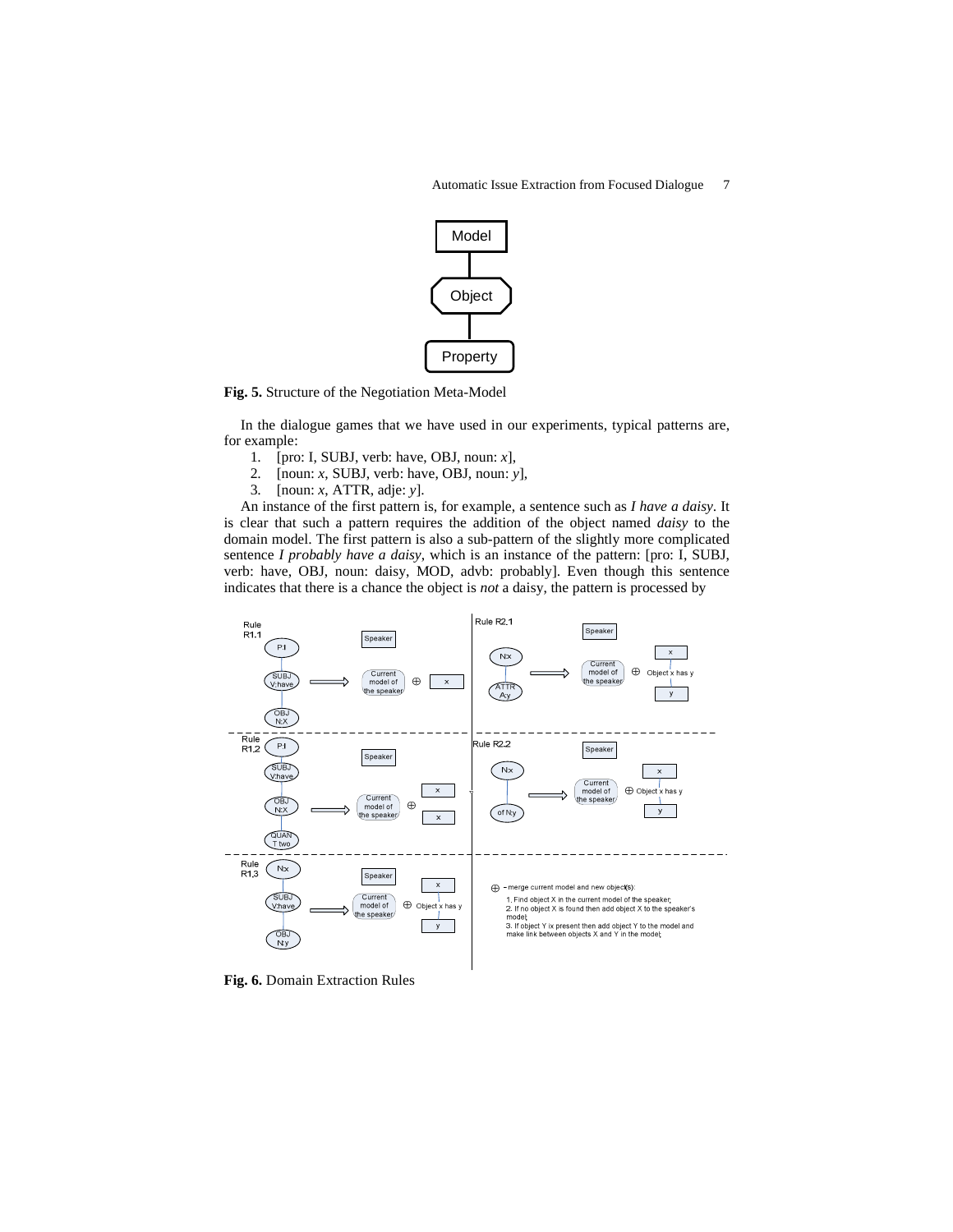adding the object named *daisy* to the domain model.<sup>1</sup> An instance of the second pattern is e.g. *The cup has a handle.* Finally, an instance of the third pattern is *The cup is blue*. In the latter case, a property of being *blue* needs to be added to the model.

The conception extraction rules should map such patterns onto domain elements, where the domain structure is given by the meta-model. The basic structure of a conception extraction rule therefore is defined as:

 $\leq$ subpattern of dependency tree $\geq \hat{a}$   $\leq$ update instruction(s) for domain model $\geq$ .

The rules code instructions for extracting domain elements from a dependency tree in case the left-hand side of a rule matches with a sub pattern of the tree.

The process of domain extraction can be summarized as follows (cf. also Fig. 5, and 6). The pattern matching module of the domain extraction system tries to match the left-hand side of each concept extraction rule. For each match, the resulting bindings of the matching process are retrieved and the instructions (properly instantiated) on the right-hand side of the rule are executed. These instructions consist of *adding a new node to the domain model*, *adding a property together with the related object to the domain model*, and *merging the extracted information with the domain model* (in case a property of an object needs to be added but the object is already present in the model). The primitive operations that are performed on a domain model are *add\_node* and *add\_edge* operations. The domain extraction module thus also performs merging of overlapping models that are extracted from different sentences of a single dialogue.



**Fig. 7.** Example of Domain Extraction with the Rules

j

<sup>&</sup>lt;sup>1</sup> Depending on the application area such rules can be changed to not allow this.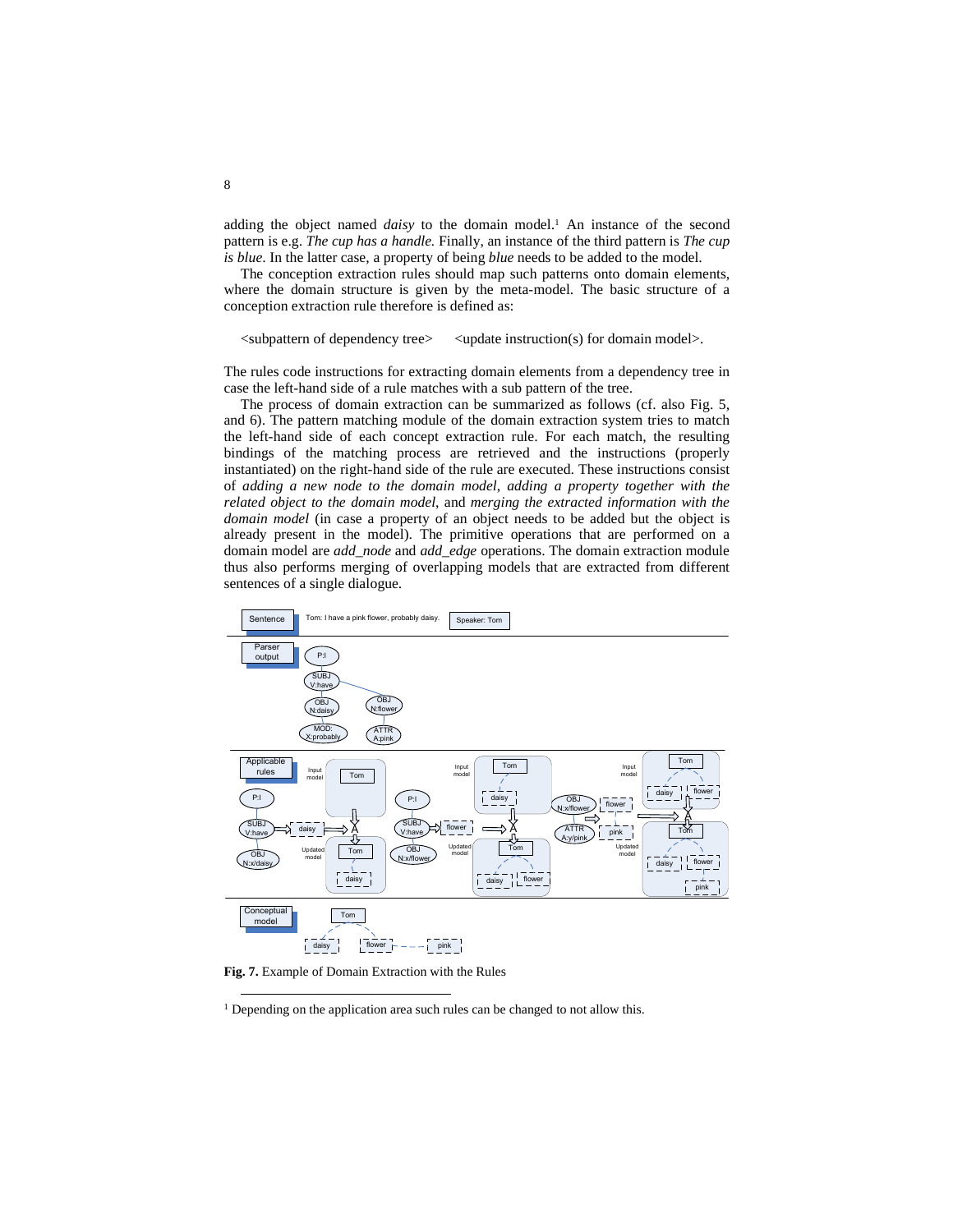# **5 Experimental Validation**

The proposed domain extraction method has been designed in order to facilitate humans in the construction of a domain model. For the running example, a specific meta-model was used to illustrate the extraction method. In order to validate the method proposed in the previous section, a series of experiments with human subjects was performed to measure the effectiveness of the method. For negotiation and its corresponding meta-model, a dialogue game is needed that results in a descriptive natural language text that is focused on the naming of objects and the identification of properties of these objects. Such a game can be viewed as a model of a domain modeling task in which a knowledge engineer and a domain expert are trying to construct a domain model.

In line with a general view on domain modeling as expressed in [5], the experiment was organized as a dialogue game (taking the form of a chatbox) played by two participants seated in different rooms, who were each presented with a set of pictures on a screen (some identical, some different). Figure 8 presents a screenshot of the chat box software used to organize the experiment. The participants were asked to discuss the objects displayed in the pictures (each participant could only see his/her own set of pictures). The participants were given the task to find out which of the



**Fig. 8.** Screenshot of the Chatbox Software used in the Experiment

objects are present on both sets of pictures (i.e., they had to identify the objects that are common, meaning that both participants see exactly the same pictures of those objects on their screens). This setup requires the participants to go through an elicitation phase as defined earlier. For the purpose of validation, the resulting dialogues were processed in two ways: by the automatic domain extraction tool and independently, by a knowledge engineer who manually created a domain model.

For manual domain modeling, the knowledge engineer was given a particular dialogue as a domain description, but the engineer had no access to the pictures that were presented to the participants in the dialogue. In this way, the engineer was limited to basing the domain model on the content of the dialogue. As a result, he added an object or its property to the model only if it was explicitly mentioned in the dialogue. For example, if a dialogue included a statement such as "Participant A: I have a pink flower" the knowledge engineer would add an object "flower" to the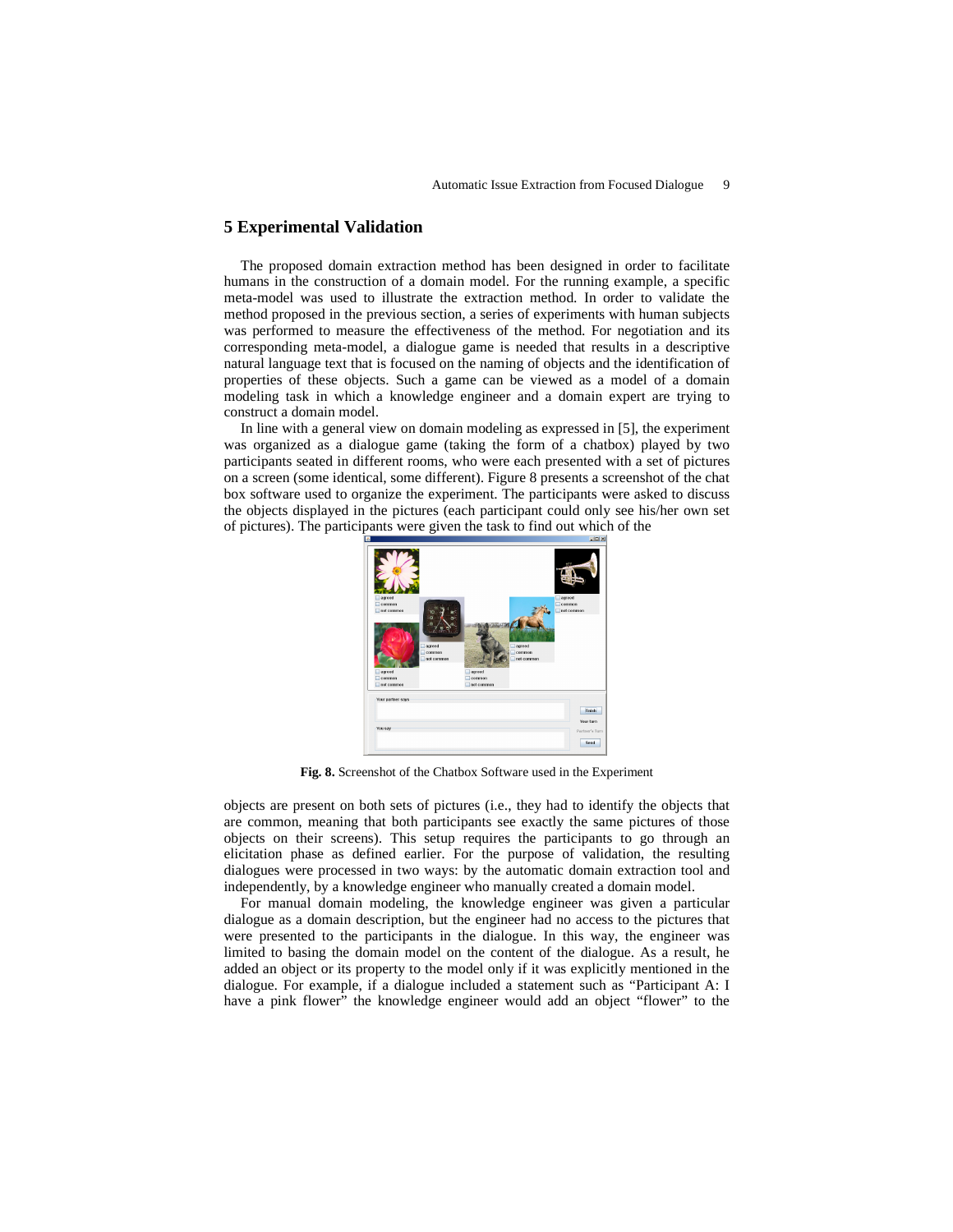domain model and a property "pink" linked to the object "flower". The domain model obtained in this way has been used as the standard (or "ideal") domain model against which the results from automatic extraction were then compared.

To compare the ideal domain model and the automatically extracted model, the A\* Algorithm for Error-Correcting Subgraph Isomorphism Detection [15] was used. Observe that domain models are graphs and thus can be provided as input to the algorithm. The algorithm calculates the similarity distance between two graphs and is based on the idea of compensating the distortions in one graph by means of edit operations that are applied to the second graph.

The edit operations include vertex deletion and insertion, edge deletion and insertion, and attributes and labels substitution. All edit operations have equal cost. The total cost of the transformation of the graph is the sum of the costs of each individual edit operation. The A\* algorithm looks for a sequence of edit operations that would have the minimal total costs of the transformation.

The following formula determines the correctness of the extracted model:

$$
c = \left(1 - \frac{d(g_{\text{exper}}, g_{\text{extracted}})}{d(g_{\text{exper}}, \phi)}\right) \cdot 100\%
$$
\n
$$
\tag{1}
$$

where  $d(g_{\text{exper}}, g_{\text{extracted}})$  is the distance between the domain model extracted by expert and the domain model automatically extracted by the tool, and

 $d(g_{\text{exper}}, \mathcal{O})$  is the distance between the domain model extracted by the expert and the empty graph.

Table 2 presents the results of the validation of the series of experiment. Each of the eight pairs of the participants performed eight trials. Each trial has a set of six pictures. Two pictures out of six are common for the participants. We varied the sets of the pictures among the trials through the pairs of the participants to avoid any possible side-ways effects of the trials sequence.

| Experiment | Sets of pictures |     |     |     |     |     |     |     |  |
|------------|------------------|-----|-----|-----|-----|-----|-----|-----|--|
|            |                  |     |     |     |     | h   |     | 8   |  |
| Pair 1     | 40%              | 49% | 46% | 45% | 51% | 68% | 69% | 57% |  |
| Pair 2     | 50%              | 63% | 58% | 65% | 77% | 68% | 67% | 55% |  |
| Pair 3     | 68%              | 41% | 43% | 51% | 68% | 72% | 49% | 65% |  |
| Pair 4     | 56%              | 54% | 41% | 43% | 63% | 61% | 65% | 54% |  |

**Table 2.** Experimental results – correctnes of the automaticaly extracted domain models

The average percentage of the correctness of the extracted models is 57%.

The experimental results show that the precision of the model extraction still needs significant improvement. However, note that the models were extracted without any use of semantics. One way of improving the accuracy of the models is to use domain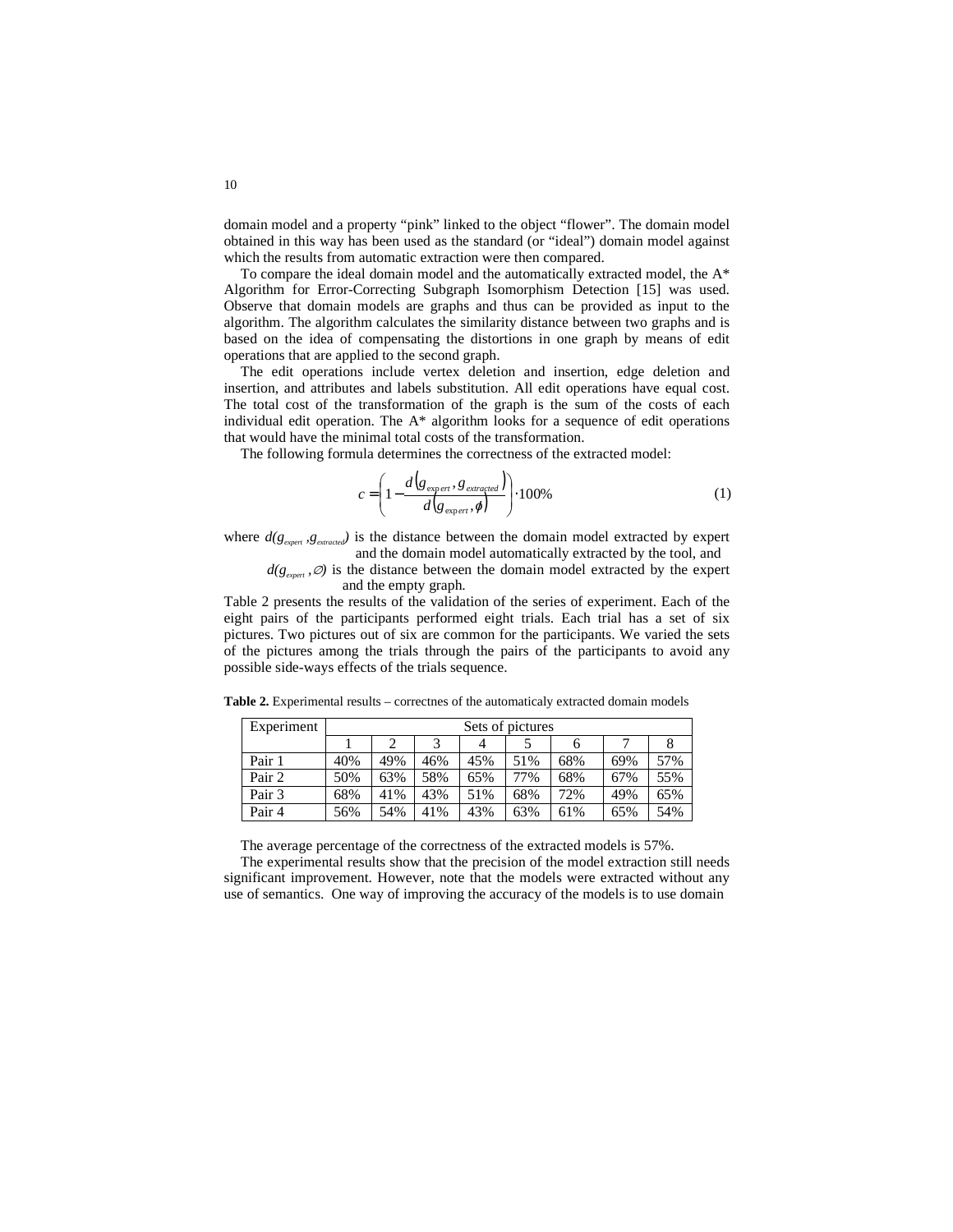

**Fig. 9.** Screenshot of the automatic domain extraction tool (from left to right: source dialogue, manually extracted reference model, automatically extracted model).

knowledge available, e.g., WordNet [4], CYC [13]. Accuracy might be improved by adding more rules to the dialogue game to structure the natural language produced. Another way is to make the modeling process interactive by presenting the updated instance of the domain model while the user continues his/her descriptions in natural language. Since the user immediately sees the interpretation of his words s/he can reformulate his/her sentence if necessary.

### **6 Conclusions**

This article presents an automatic domain model extraction method based on a predefined meta-model. Our method involves two basic steps: focused elicitation where domain experts describe the domain in a natural language dialogue and automated extraction based on an existing NLP parser and a set of pattern-matching rules to extract the basic concepts of the domain. The output of the proposed method has been validated against ideal models build manually by a domain expert using the dialogues received from the experimental setup.

Validation results show a big deviation in the accuracy of the domain model extraction. The accuracy metric varies from 40% to 77% throughout the experiments, generally in correspondence to the "neatness" (complexity) of the sentences produced by the participants. In future work a sentence complexity evaluation algorithm will be developed using the parser output to assess quality of the domain elicitation. The accuracy of the approach will be improved: by involving the domain experts in a more direct way and by presenting them continuously with the models extracted. This allows the human to directly correct the system if necessary. Furthermore, the humans will be asked to reformulate if the parser has difficulties with the sentences produced. Finally, advanced pattern matching rules will be used, that are based on semantic knowledge obtained from the Internet, a specialized database or existing ontologies.